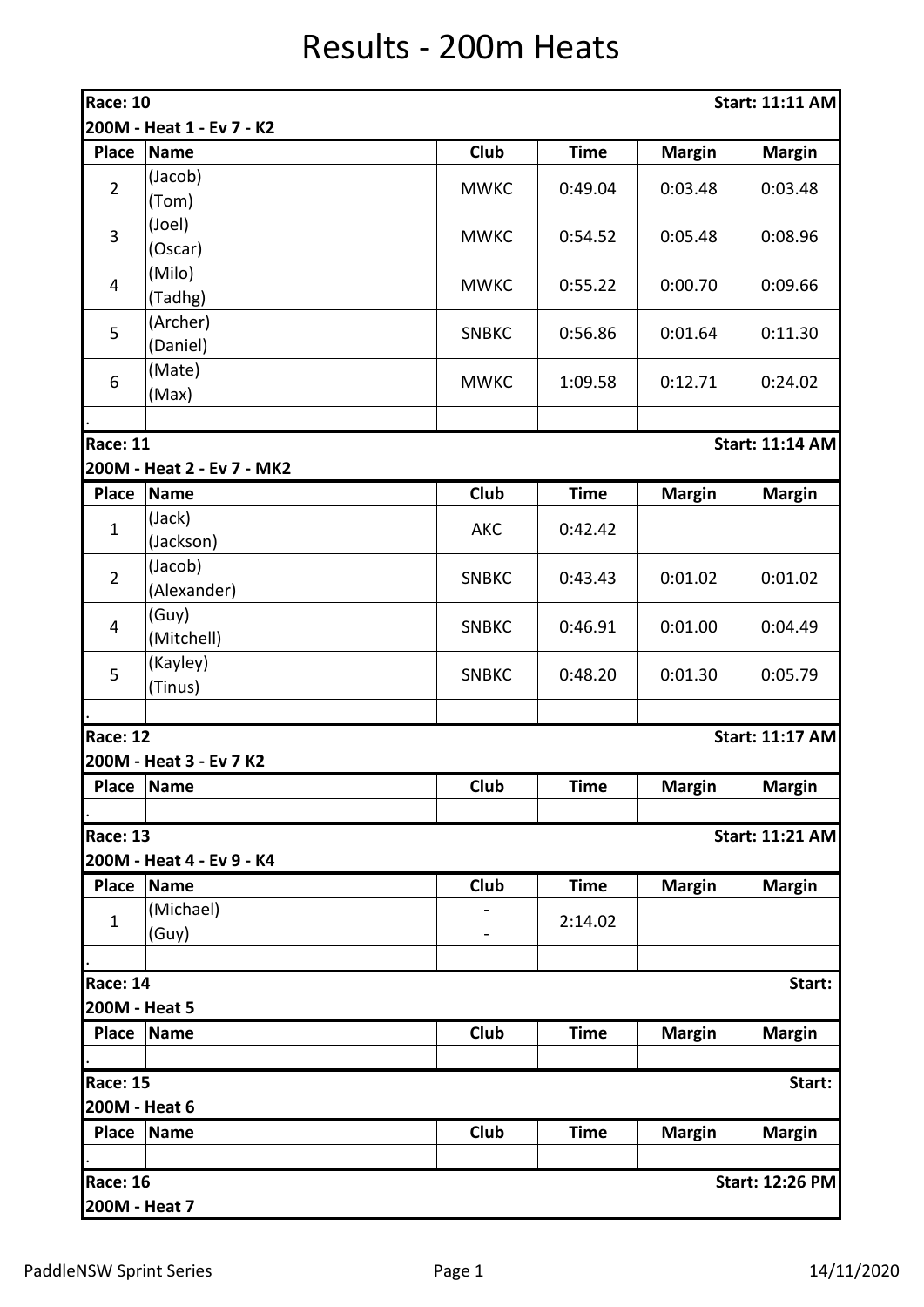## Results - 200m Heats

| <b>Place</b>                       | <b>Name</b>          | Club         | <b>Time</b> | <b>Margin</b> | <b>Margin</b> |  |  |
|------------------------------------|----------------------|--------------|-------------|---------------|---------------|--|--|
|                                    | (Salty)              |              |             |               |               |  |  |
| $\mathbf{1}$<br>$\overline{2}$     | (Salty)              | <b>SP</b>    | 0:33.02     |               |               |  |  |
|                                    | (Salty)              |              |             |               |               |  |  |
|                                    | (Salty)              |              |             |               |               |  |  |
|                                    | (Jarrah)             |              |             |               |               |  |  |
|                                    | (Alisa)              | <b>SNBKC</b> | 0:35.20     | 0:02.18       | 0:02.18       |  |  |
|                                    | (Michael)            |              |             |               |               |  |  |
| $\overline{3}$                     | (Hanako)             |              |             |               |               |  |  |
|                                    | (Toby)               |              |             |               |               |  |  |
|                                    | (Sascha)             | <b>SNBKC</b> | 0:35.98     | 0:00.78       | 0:02.96       |  |  |
|                                    | (Sean)               |              |             |               |               |  |  |
|                                    | (Rosie)              |              |             |               |               |  |  |
|                                    | (Jarrah)             |              |             |               |               |  |  |
| $\overline{4}$                     | (Alisa)              | <b>SNBKC</b> | 0:36.39     | 0:00.41       | 0:03.37       |  |  |
|                                    | (Michael)            |              |             |               |               |  |  |
|                                    | (Hanako)             |              |             |               |               |  |  |
|                                    | (Tinus)              |              |             |               |               |  |  |
| 5                                  | (Georgia)            | <b>SNBKC</b> | 0:38.08     | 0:01.69       | 0:05.06       |  |  |
|                                    | (Guy)                |              |             |               |               |  |  |
|                                    | (Clea)<br>(Harrison) |              |             |               |               |  |  |
|                                    | (Kayley)             |              |             |               |               |  |  |
| 6                                  | (Jacob)              | <b>SNBKC</b> | 0:38.53     | 0:00.45       | 0:05.51       |  |  |
|                                    | (2oe)                |              |             |               |               |  |  |
|                                    | (Ella)               |              |             |               |               |  |  |
|                                    | (Natalia)            |              |             |               |               |  |  |
| $\overline{7}$                     | (Fletch)             | <b>AKC</b>   | 0:39.89     | 0:01.36       | 0:06.87       |  |  |
| 8                                  | (Jack)               |              |             |               |               |  |  |
|                                    | (Toby)               |              |             |               |               |  |  |
|                                    | (Sascha)             |              |             |               |               |  |  |
|                                    | (Sean)               | <b>SNBKC</b> | 0:44.76     | 0:04.87       | 0:11.74       |  |  |
| 9                                  | (Rosie)              |              |             |               |               |  |  |
|                                    | (MW)                 |              |             |               |               |  |  |
|                                    | (MW)                 | <b>MWKC</b>  | 0:53.10     | 0:08.34       | 0:20.08       |  |  |
|                                    | (MW)                 |              |             |               |               |  |  |
|                                    | (MW)                 |              |             |               |               |  |  |
| 10                                 | (MW)                 |              |             |               |               |  |  |
|                                    | (MW)                 |              | 1:00.85     | 0:07.75       | 0:27.83       |  |  |
|                                    | (MW)                 |              |             |               |               |  |  |
|                                    | (MW)                 |              |             |               |               |  |  |
|                                    |                      |              |             |               |               |  |  |
| <b>Race: 17</b><br>Start:          |                      |              |             |               |               |  |  |
| 200M - Heat 8                      |                      |              |             |               |               |  |  |
| <b>Place</b>                       | <b>Name</b>          | Club         | <b>Time</b> | <b>Margin</b> | <b>Margin</b> |  |  |
| Race: 18<br><b>Start: 11:25 AM</b> |                      |              |             |               |               |  |  |